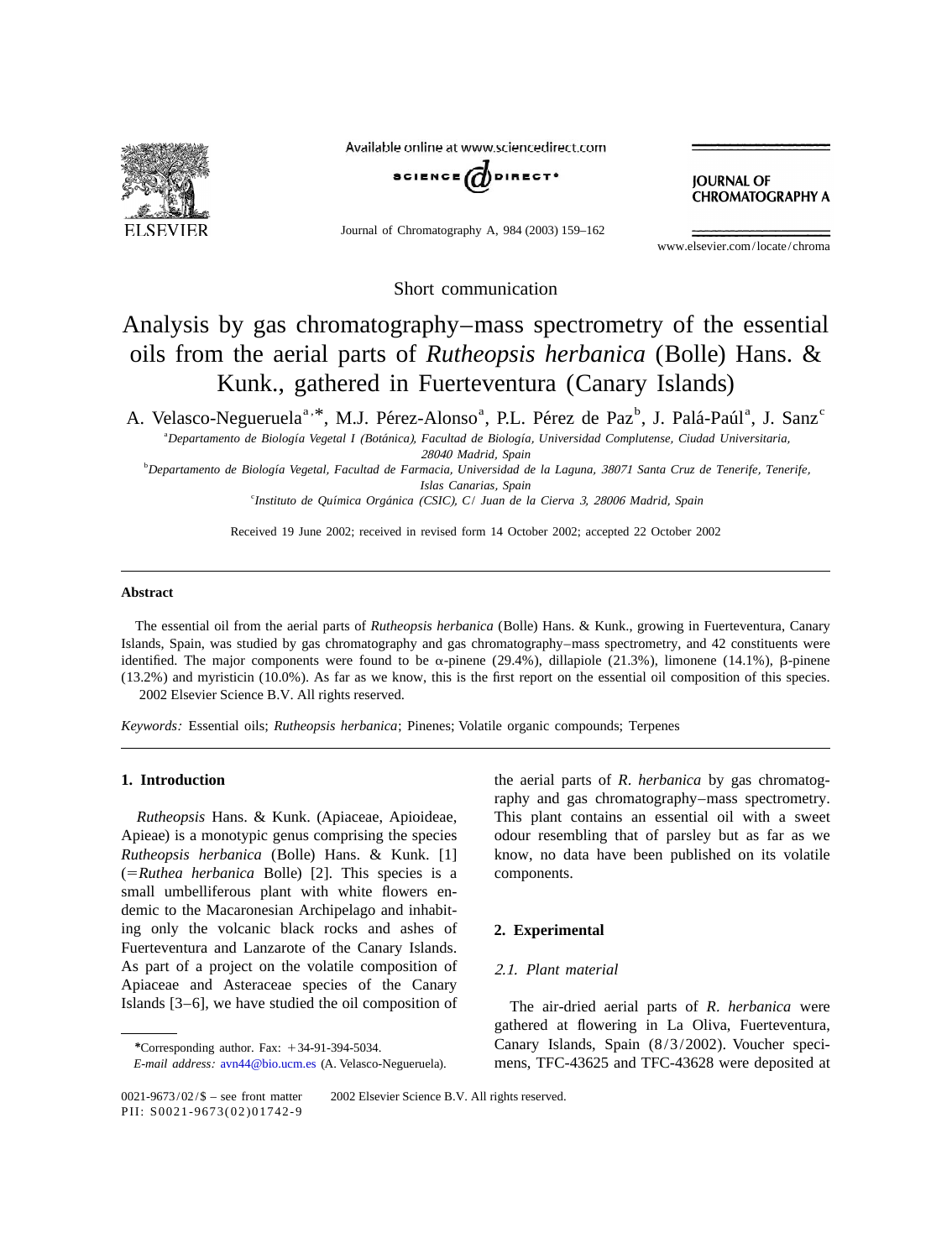the Herbarium of La Laguna University, Santa Cruz grammed from 70 to 190 °C at  $5 \degree C / \text{min}$  and de Tenerife, Canary Islands, Spain. helium was used as carrier gas at a flow-rate of

The aerial parts of *R*. *herbanica* were left to dry at room temperature and 290 g of the plant material 2 .5. *Qualitative and quantitative analyses* were coarsely minced and placed in a flask containing 500 ml water and steam distilled in a Most constituents were identified by gas chroma-Clevenger-type apparatus according to the method tography using columns A and C with phases of recommended in the Spanish Pharmacopoeia [7] for different polarity, by comparison of their GC re-8 h. The essential oil was dried over anhydrous tention indices (*I*) with those of literature [8–14] or magnesium sulphate and stored at  $4^{\circ}C$  in the dark. with those of standards purchased, synthesized or Essential oil yield was 1.0% based on dried mass of identified in oils of known composition. A limit *I* sample.  $value of \pm 20$  *I* units with respect to reference data

capillary column (column A) coated with poly(di- databases [US National Institute of Standards and methylsiloxane) DB-1 as stationary phase  $(50 \text{ m} \times \text{Technology (NIST) and Wiley libraries}]$  or with 0.25 mm I.D., 0.25  $\mu$ m film thickness) was used for mass spectra from literature [8–13]. Relative com-GC analysis. Oven temperature was programmed ponent concentrations were obtained directly from from 90 to 240 °C at 4 °C/min. Injection was carried GC peak areas. out at  $250^{\circ}$ C using a 1:100 split ratio. A flow of 1.5 ml/min carrier gas  $(N_2)$  was used. Flame ionization detection was carried out at 300 °C. **3. Results and discussion** 

- 1. A Trace GC–MS Thermo Finigan apparatus fitted column (column A). with a Restek RTX-5 capillary column [column The major constituents of the essential oil were
- 

1 ml/min. Samples were injected at  $275^{\circ}$ C, using 2 .2. *Isolation procedure* a 1:25 split ratio. Spectra were recorded in the scan mode at 70 eV.

has been considered as a criterion for positive 2 .3. *Gas chromatography* (*GC*) assignment. Further identification was confirmed when possible by comparison of their mass spectra A Varian GC 3300 system fitted with a fused-silica (columns B and C) with those stored in the MS

2 .4. *Gas chromatography*–*mass spectrometry* The components of the oil from the aerial parts of (*GC*–*MS*) *R*. *herbanica*, their retention indices on columns A and C, their percentage composition and identifica-Analyses were carried out with two different tion methods are given in Table 1 where the cominstruments: ponents are listed in order of elution on the DB-1

B, poly(diphenyldimethylsiloxane) containing 5% found to be monoterpene hydrocarbons and diphenylsiloxane monomer, 30 m $\times$ 0.25 mm I.D., arylpropanoids. In the first group, the major com-0.25  $\mu$ m, film thickness]. Temperature was pro- ponents were found to be  $\alpha$ -pinene (29.4%), grammed from 70 to 250 °C at 5 °C/min. Helium limonene (14.1%) and  $\beta$ -pinene (13.2%). In the was used as carrier gas at a flow-rate of 1 ml/ second group, the main components detected were min. Samples were injected at  $275^{\circ}$ C, using a dillapiole (21.3%) and myristicin (10.0%). Other 1:50 split ratio. Spectra were recorded in the scan representative components of the oil were identified mode at 70 eV.  $\alpha$  as phellandral (3.8%), myrcene (1.5%),  $\alpha$ -terpinene 2. A Hewlett-Packard 6890 gas chromatograph fitted  $(1.4\%)$ , sabinene  $(1.1\%)$ ,  $\beta$ -phellandrene  $(1.1\%)$ ,  $\beta$ with a HP-Innowax capillary column (column C, caryophyllene  $(0.8%)$  and elemicin  $(0.4%)$ . The total poly(ethylene glycol), 50 m $\times$ 0.20 mm I.D., 0.20 amount of monoterpenes was 66.5%, that of sesmm film thickness) coupled to an HP 5973A mass quiterpenes 1.4% and that of arylpropanoids 31.7%. selective detector. Column temperature was pro-<br>The complete list of the identified compounds ap-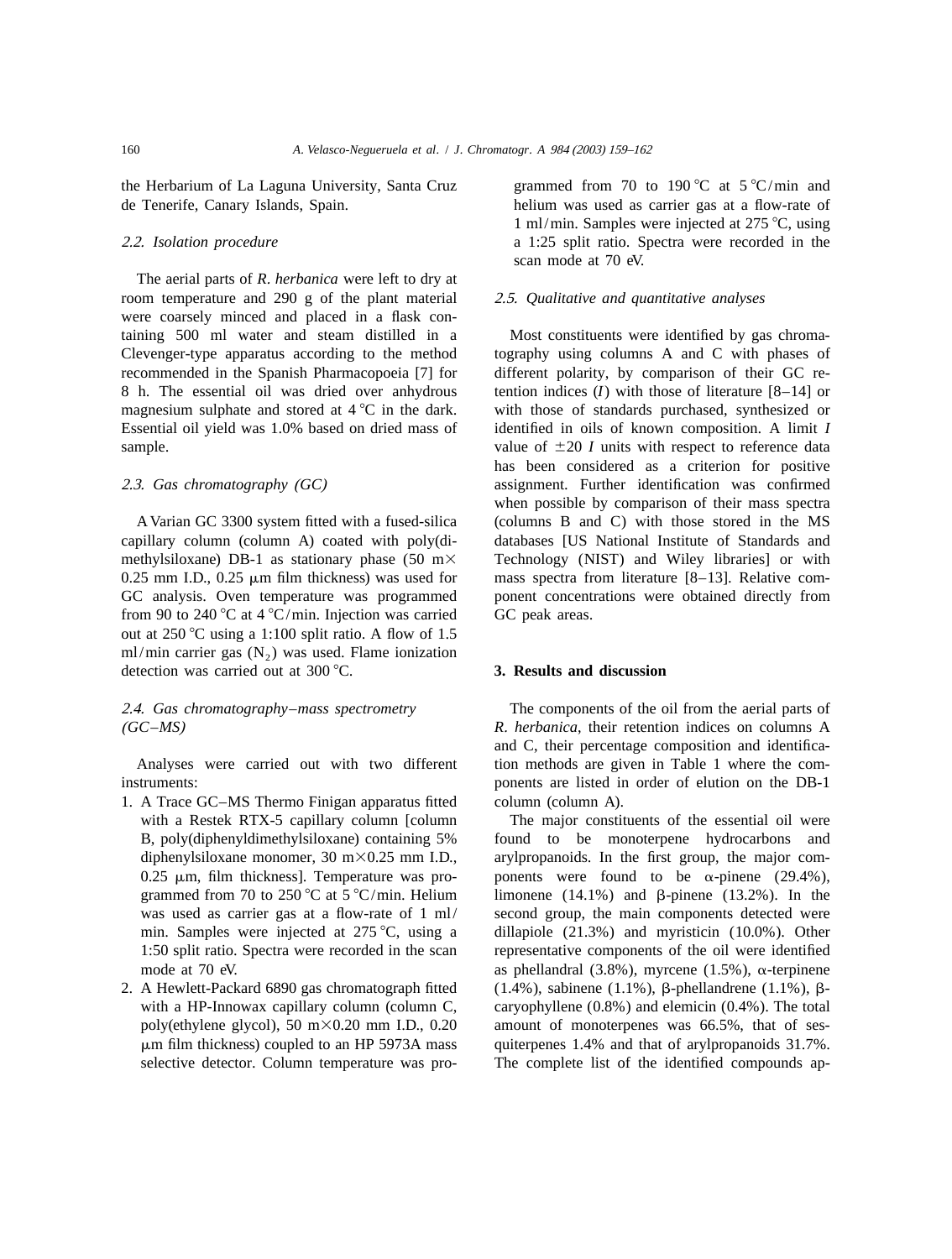Table 1 Percentage composition of the essential oil from the aerial parts of *R*. *herbanica* (Bolle) Hans. & Kunk.

| Component                     | $I_{\rm A}$ | $I_{\rm\scriptscriptstyle C}$ | $\%$         | Identification |
|-------------------------------|-------------|-------------------------------|--------------|----------------|
| $n$ -Hexanal                  | 772         | 1094                          | $\mathbf t$  | A, C, MS       |
| $n$ -Hexanol                  | 839         | 1320                          | t            | A, C, MS       |
| $\alpha$ -Thujene             | 903         | 1038                          | 0.2          | A, C, MS       |
| $\alpha$ -Pinene              | 912         | 1038                          | 29.4         | A, C, MS       |
| Camphene                      | 924         | 1088                          | 0.1          | A, C, MS       |
| Sabinene                      | 941         | 1135                          | 1.1          | A, C, MS       |
| <b>β-Pinene</b>               | 949         | 1128                          | 13.2         | A, C, MS       |
| Myrcene                       | 949         | 1167                          | 1.5          | A, C, MS       |
| $\alpha$ -Phellandrene        | 970         | 1180                          | $\mathbf t$  | A, C, MS       |
| $\alpha$ -Terpinene           | 980         | 1197                          | 1.4          | A, C, MS       |
| $p$ -Cymene                   | 982         | 1287                          | $\mathbf t$  | A, C, MS       |
| Limonene                      | 998         | 1216                          | 14.1         | A, C, MS       |
| β-Phellandrene                | 998         | 1226                          | 1.1          | A, C, MS       |
| $(Z)$ - $\beta$ -Ocimene      | 1024        | 1234                          | t            | A, C, MS       |
| $(E)$ - $\beta$ -Ocimene      | 1038        | 1255                          | $\mathbf t$  | A, C, MS       |
| $\gamma$ -Terpinene           | 1053        | 1257                          | t            | A, C, MS       |
| 1,3,4-Trimethyl-3-cyclohexene | 1053        | 1525                          | t            | MS             |
| -1-carboxaldehyde*            |             |                               |              |                |
| Terpinolene                   | 1069        | 1298                          | t            | A, C, MS       |
| β-Cyclocitral                 | 1105        | 1608                          | 0.3          | A, C, MS       |
| Lavandulol                    | 1125        | 1682                          | t            | A, C, MS       |
| Borneol                       | 1130        | 1706                          | 0.1          | A, C, MS       |
| Terpinen-4-ol                 | 1141        | 1638                          | 0.1          | A, C, MS       |
| $\alpha$ -Terpineol           | 1161        | 1704                          | 0.1          | A, C, MS       |
| Verbenone                     | 1176        | 1738                          | $\mathbf{t}$ | A, C, MS       |
| Phellandral                   | 1185        | 1613                          | 3.8          | A, C, MS       |
| Bornyl acetate                | 1260        | 1589                          | t            | A, C, MS       |
| $\alpha$ -Copaene             | 1339        | 1525                          | t            | A, C, MS       |
| $\beta$ -Cedrene              | 1381        | 1620                          | t            | A, C, MS       |
| β-Caryophyllene               | 1386        | 1614                          | 0.8          | A, C, MS       |
| $(E)$ - $\alpha$ -Bergamotene | 1397        | 1595                          | $\mathbf{t}$ | A, C, MS       |
| $(E)$ - $\beta$ -Farnesene    | 1408        | 1670                          | 0.1          | A, C, MS       |
| $\alpha$ -Humulene            | 1417        | 1686                          | 0.1          | A, C, MS       |
| $\gamma$ -Muurolene           | 1429        | 1698                          | t            | A, C, MS       |
| $\gamma$ -Curcumene           | 1432        |                               | 0.1          | A, MS          |
| ar-Curcumene                  | 1436        |                               | 0.2          | A, MS          |
| Valencene                     | 1451        | 1755                          | t            | A, C, MS       |
| <b>Myristicin</b>             | 1482        | 2258                          | <b>10.0</b>  | A, C, MS       |
| Elemicin                      | 1517        | 2228                          | 0.4          | A, C, MS       |
| Caryophyllene oxide           | 1541        | 1972                          | t            | A, C, MS       |
| Carotol                       | 1560        |                               | 0.1          | A, MS          |
| <b>Dillapiole</b>             | 1582        | 2338                          | 21.3         | A, C, MS       |
| Apiole                        | 1642        |                               | $\mathbf t$  | A, MS          |
| n.i. $C_{20}H_{34}O$          | 1990        | >2500                         |              | MS             |

t=trace amount (<0.1%);  $I_A$  and  $I_C$ =programmed temperature retention indices relative to the homologous series of *n*-alkanes (C<sub>5</sub>-C<sub>25</sub>) on columns A and C; MS=mass spectral data; A=column A retention data; C=column C retention data. Values in bold=major constituents;  $*$  = tentative identified.

pears in Table 1. The arylpropanoids found in this present frequently in the subfamily Apioideae. Paroil, myristicin, elemicin, apiole and dillapiole are sley apiole or apiole [1,3-benzodioxole-4,7-dicommonly found in the Apiaceae, Piperaceae and methoxy-5-(2-propenyl)] is a characteristic con-Myristicaceae plant families. In the Apiaceae are stituent of parsley [*Petroselinum crispum* (Miller)